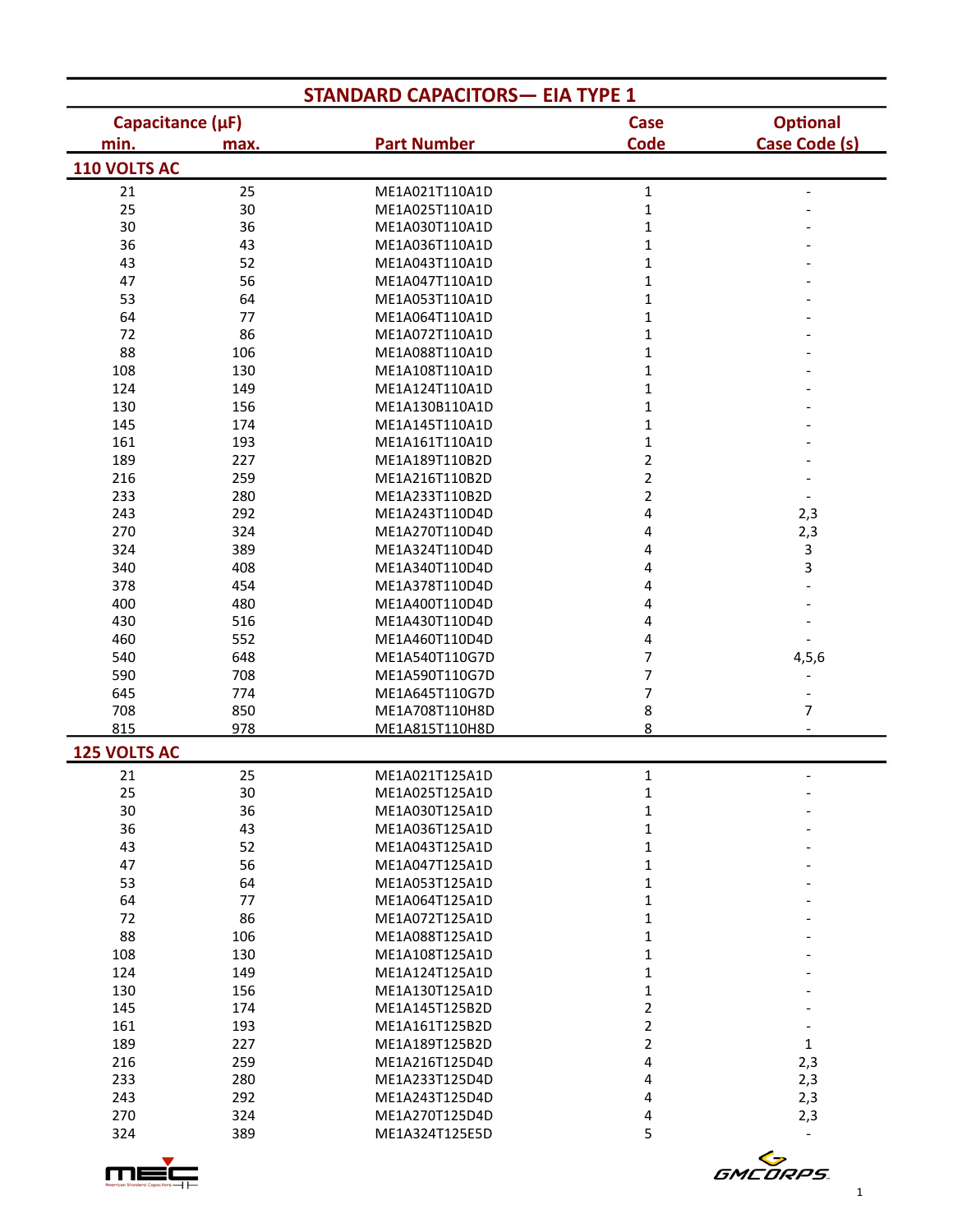| <b>STANDARD CAPACITORS-EIA TYPE 1</b> |      |                    |                         |                          |
|---------------------------------------|------|--------------------|-------------------------|--------------------------|
| Capacitance (µF)                      |      |                    | Case                    | <b>Optional</b>          |
| min.                                  | max. | <b>Part Number</b> | Code                    | <b>Case Code (s)</b>     |
| <b>125 VOLTS AC (CONTINUED)</b>       |      |                    |                         |                          |
| 340                                   | 408  | ME1A340T125E5D     | 5                       | 4                        |
| 378                                   | 454  | ME1A378T125E5D     | 5                       | 4                        |
| 400                                   | 480  | ME1A400T125E5D     | 5                       | 4                        |
| 430                                   | 516  | ME1A430T125G7D     | 7                       | 4, 5, 6                  |
| 460                                   | 552  | ME1A460T125G7D     | 7                       | 4, 5, 6                  |
| 540                                   | 648  | ME1A540T125H8D     | 8                       | 4,5,6,7                  |
| 645                                   | 774  | ME1A645T125H8D     | 8                       | 7 <sup>2</sup>           |
| <b>165 VOLTS AC</b>                   |      |                    |                         |                          |
| 21                                    | 25   | ME1A021T165A1D     | $\mathbf{1}$            | $\overline{\phantom{a}}$ |
| 25                                    | 30   | ME1A025T165A1D     | $\mathbf{1}$            |                          |
| 30                                    | 36   | ME1A030T165A1D     | 1                       |                          |
| 36                                    | 43   | ME1A036T165A1D     | $\mathbf{1}$            |                          |
| 43                                    | 52   | ME1A043T165A1D     | $\mathbf{1}$            |                          |
| 47                                    | 56   | ME1A047T165A1D     | $\mathbf 1$             |                          |
| 53                                    | 64   | ME1A053T165A1D     | $\mathbf 1$             |                          |
| 64                                    | 77   | ME1A064T165A1D     | $\mathbf 1$             |                          |
| 72                                    | 86   | ME1A072T165A1D     | $\mathbf{1}$            |                          |
| 88                                    | 106  | ME1A088T165B2D     | 2                       | 1                        |
| 108                                   | 130  | ME1A108T165B2D     | $\overline{\mathbf{c}}$ | $\overline{a}$           |
| 124                                   | 149  | ME1A124T165D4D     | 4                       | 3                        |
| 130                                   | 156  | ME1A130T165D4D     | 4                       | 3                        |
| 145                                   | 174  | ME1A145T165D4D     | 4                       | 3                        |
| 161                                   | 193  | ME1A161T165D4D     | 4                       |                          |
| 189                                   | 227  | ME1A189T165D4D     | 4                       |                          |
| 216                                   | 259  | ME1A216T165E5D     | 5                       |                          |
| 233                                   | 280  | ME1A233T16BE5D     | 5                       |                          |
| 243                                   | 292  | ME1A243T165E5D     | 5                       |                          |
| 270                                   | 324  | ME1A270T165E5D     | 5                       |                          |
| 324                                   | 389  | ME1A324T165E5D     | 5                       |                          |
| 340                                   | 408  | ME1A340T165G7D     | 7                       |                          |
| 378                                   | 454  | ME1A378T165H8D     | 8                       |                          |
| 400                                   | 480  | ME1A400T165H8D     | 8                       |                          |
| <b>220 VOLTS AC</b>                   |      |                    |                         |                          |
| 21                                    | 25   | ME1A021T220A1D     | 1                       | -                        |
| 25                                    | 30   | ME1A025T220A1D     | 1                       |                          |
| 30                                    | 36   | ME1A030T220A1D     | 1                       |                          |
| 36                                    | 43   | ME1A036T220B2D     | 2                       | 1                        |
| 43                                    | 52   | ME1A043T220B2D     | 2                       | $\mathbf 1$              |
| 47                                    | 56   | ME1A047T220B2D     | $\overline{2}$          | $\mathbf{1}$             |
| 53                                    | 64   | ME1A053T220D4D     | 4                       | 2,3                      |
| 64                                    | 77   | ME1A064T220D4D     | 4                       | 2,3                      |
| 72                                    |      | ME1A072T220D4D     |                         |                          |
| 88                                    | 86   | ME1A088T220D4D     | 4                       | 3                        |
|                                       | 106  |                    | 4                       |                          |
| 108                                   | 130  | ME1A108T220E5D     | 5                       |                          |
| 124                                   | 149  | ME1A124T220E5D     | 5                       |                          |
| 130                                   | 156  | ME1A130T220E5D     | 5                       |                          |
| 145                                   | 174  | ME1A145T220G7D     | 7                       |                          |
| 161                                   | 193  | ME1A161T220H8D     | 8                       | 7                        |
| 189                                   | 227  | ME1A189T220H8D     | 8                       | 7                        |
| 216                                   | 259  | ME1A216T220H8D     | 8                       |                          |
| 233                                   | 280  | ME1A233T220H8D     | 8                       |                          |
| 243                                   | 292  | ME1A243T220H8D     | 8                       |                          |
| 270                                   | 324  | ME1A270T220H8D     | 8                       |                          |
|                                       |      |                    |                         | <b>GMCORPS</b>           |
|                                       |      |                    |                         | 2                        |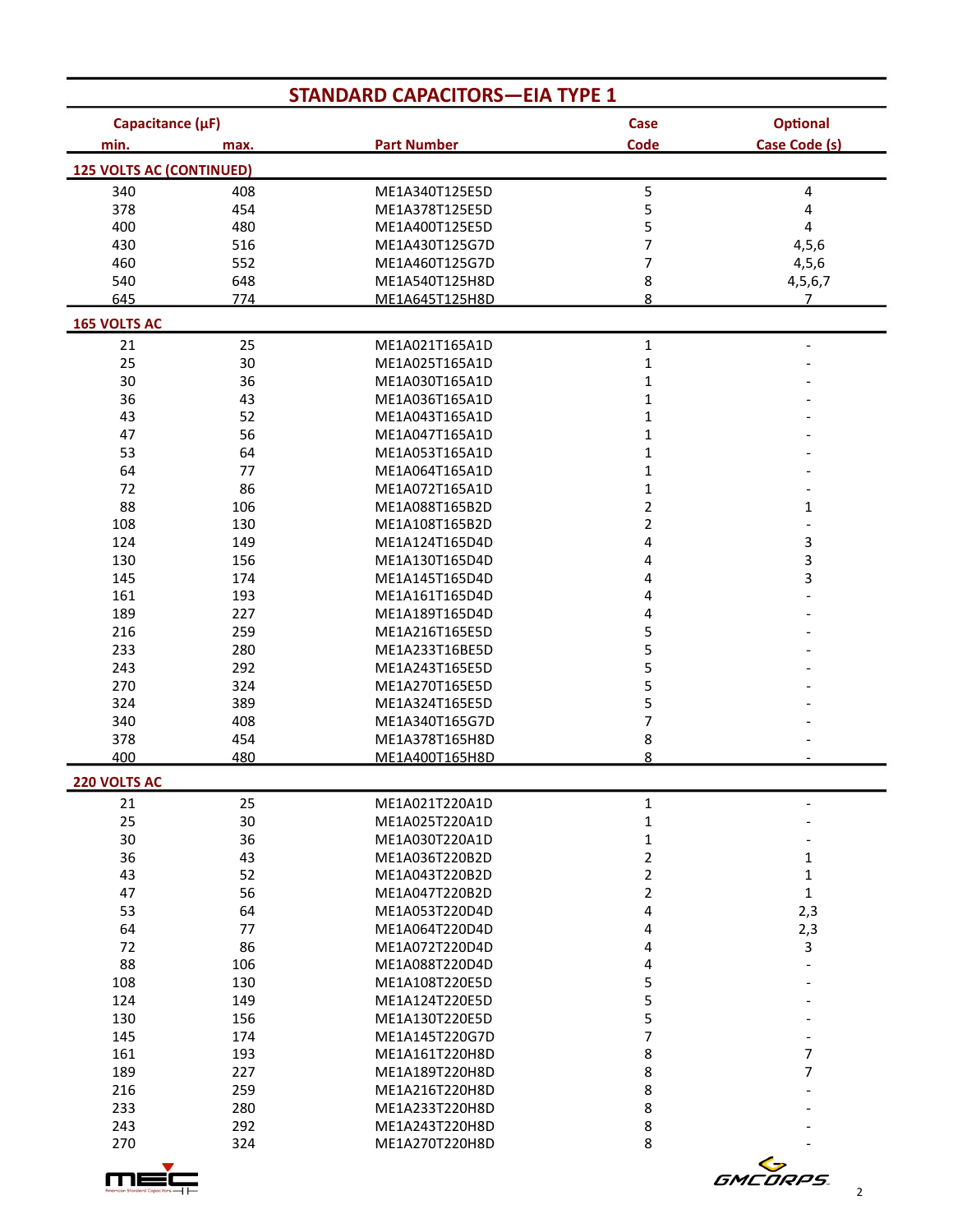|                     | <b>STANDARD CAPACITORS- EIA TYPE 1</b> |                    |                         |                              |  |  |
|---------------------|----------------------------------------|--------------------|-------------------------|------------------------------|--|--|
| Capacitance (µF)    |                                        |                    | <b>Case</b>             | <b>Optional</b>              |  |  |
| min.                | max.                                   | <b>Part Number</b> | <b>Code</b>             | <b>Case Code (s)</b>         |  |  |
| <b>250 VOLTS AC</b> |                                        |                    |                         |                              |  |  |
| 21                  | 25                                     | ME1A021T250A1D     | $\mathbf{1}$            | $\qquad \qquad \blacksquare$ |  |  |
| 25                  | 30                                     | ME1A025T250A1D     | $\mathbf{1}$            |                              |  |  |
| 30                  | 36                                     | ME1A030T250B2D     | $\overline{2}$          | $\mathbf{1}$                 |  |  |
| 36                  | 43                                     | ME1A036T250B2D     | $\overline{c}$          | $\mathbf{1}$                 |  |  |
| 43                  | 52                                     | ME1A043T250D4D     | 4                       | 1, 2, 3                      |  |  |
| 47                  | 56                                     | ME1A047T250D4D     | 4                       | 2,3                          |  |  |
| 53                  | 64                                     | ME1A053T250D4A     | 4                       | 2,3                          |  |  |
| 64                  | 77                                     | ME1A064T250D4D     | 4                       |                              |  |  |
| 72                  | 86                                     | ME1A072T250D4D     | 4                       | $\overline{a}$               |  |  |
| 88                  | 106                                    | ME1A088T250E5D     | 5                       | 4                            |  |  |
| 108                 | 130                                    | ME1A108T250E5D     | 5                       | 4                            |  |  |
| 124                 | 149                                    | ME1A124T250G7D     | $\overline{7}$          | 4, 5, 6                      |  |  |
| 130                 | 156                                    | ME1A130T250H8D     | 8                       | 5,6,7                        |  |  |
| 145                 | 174                                    | ME1A145T250H8D     | 8                       | 6,7                          |  |  |
| 161                 | 193                                    | ME1A161T250H8D     | 8                       | 7                            |  |  |
| 189                 | 227                                    | ME1A189T250H8D     | 8                       | $\overline{7}$               |  |  |
| 216                 | 259                                    | ME1A216T250H8D     | 8                       | 7                            |  |  |
| 233                 | 280                                    | ME1A233T250H8D     | 8                       | 7                            |  |  |
| 270                 | 324                                    | ME1A270T250H8D     | 8                       | $\overline{7}$               |  |  |
| 330 VOLTS AC        |                                        |                    |                         |                              |  |  |
| 21                  | 25                                     | ME1A021T330B2D     | $\overline{\mathbf{c}}$ | $\overline{a}$               |  |  |
| 25                  | 30                                     | ME1A025T330B2D     | $\overline{c}$          | $\overline{\phantom{0}}$     |  |  |
| 30                  | 36                                     | ME1A030T330D4D     | 4                       | 3                            |  |  |
| 36                  | 43                                     | ME1A036T330D4D     | 4                       | 2,3                          |  |  |
| 43                  | 52                                     | ME1A043T330D4D     | 4                       | $\overline{\phantom{a}}$     |  |  |
| 47                  | 56                                     | ME1A047T330D4D     | 4                       | $\overline{\phantom{a}}$     |  |  |
| 53                  | 64                                     | ME1A053T330E5D     | 5                       | 4                            |  |  |
| 64                  | 77                                     | ME1A064T330E5D     | 5                       |                              |  |  |
| 72                  | 86                                     | ME1A072T330E5D     | 5                       |                              |  |  |
| 88                  | 106                                    | ME1A088T330G7D     | 7                       |                              |  |  |
| 108                 | 130                                    | ME1A108T330H8D     | 8                       | $\overline{7}$               |  |  |
| 124                 | 149                                    | ME1A124T330H8D     | 8                       | 7                            |  |  |
| 130                 | 156                                    | ME1A130T330H8D     | 8                       | $\overline{7}$               |  |  |
| 145                 | 174                                    | ME1A145T330H8D     | 8                       | $\overline{\phantom{a}}$     |  |  |
| 161                 | 193                                    | ME1A161T330H8D     | 8                       | 7                            |  |  |
| 189                 | 227                                    | ME1A189T330H8D     | 8                       | $\overline{7}$               |  |  |



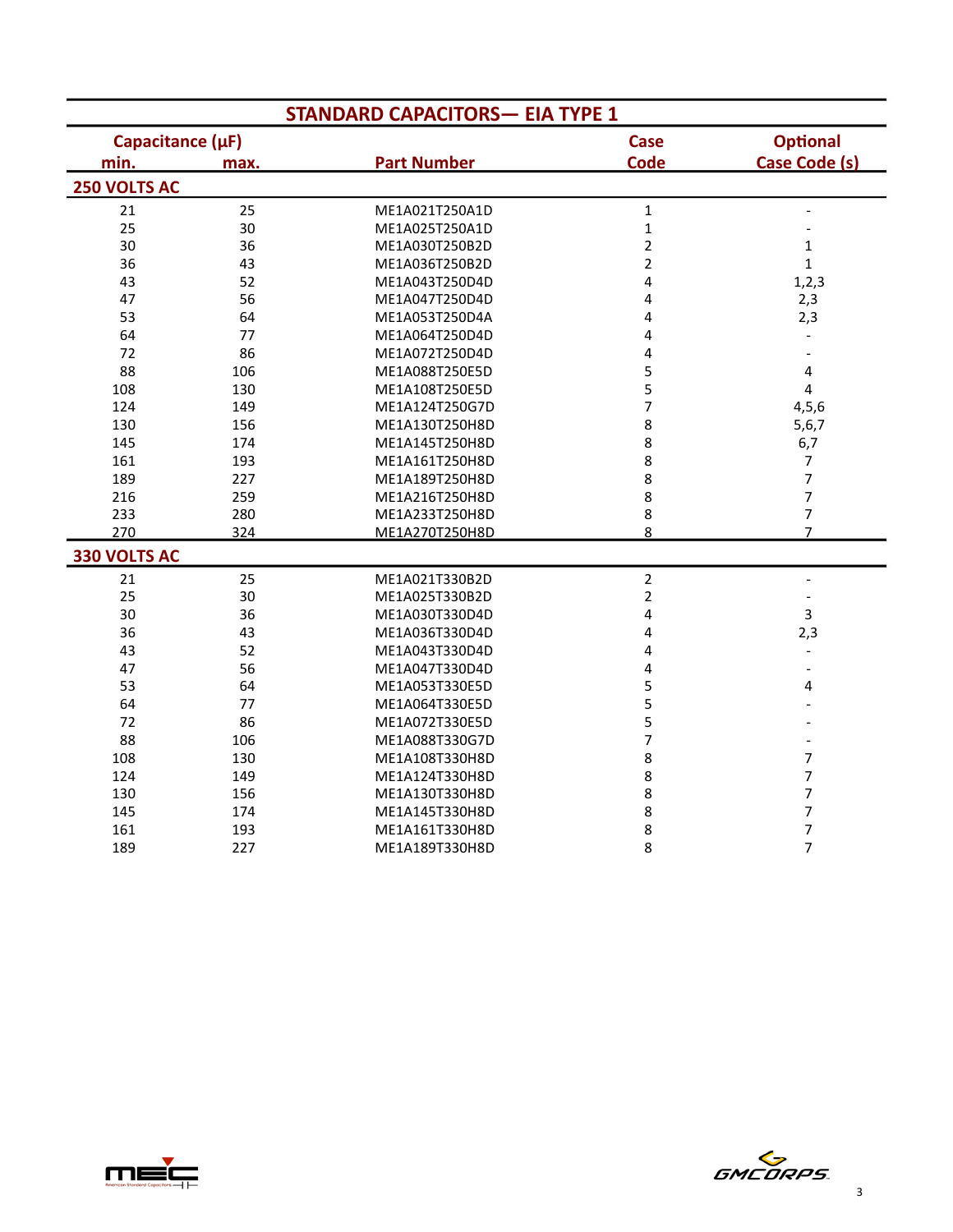| <b>STANDARD CAPACITORS-EIA TYPE 2</b> |          |                                  |                         |                          |  |  |
|---------------------------------------|----------|----------------------------------|-------------------------|--------------------------|--|--|
| Capacitance (µF)                      |          |                                  | <b>Case</b>             | <b>Optional</b>          |  |  |
| min.                                  | max.     | <b>Part Number</b>               | Code                    | <b>Case Code (s)</b>     |  |  |
| 110 VOLTS AC                          |          |                                  |                         |                          |  |  |
| 21                                    | 25       | ME2A021T110A1D                   | $\mathbf 1$             | $\overline{\phantom{a}}$ |  |  |
| 25                                    | 30       | ME2A025T110A1D                   | $\mathbf{1}$            |                          |  |  |
| 30                                    | 36       | ME2A030T110A1D                   | $\mathbf{1}$            |                          |  |  |
| 36                                    | 43       | ME2A036T110A1D                   | $\mathbf 1$             |                          |  |  |
| 43                                    | 52       | ME2A043T110A1D                   | $\mathbf 1$             |                          |  |  |
| 47                                    | 56       | ME2A047T110A1D                   | $\mathbf 1$             |                          |  |  |
| 53                                    | 64       | ME2A053T110A1D                   | $\mathbf 1$             |                          |  |  |
| 64                                    | 77       | ME2A064T110A1D                   | $\mathbf 1$             |                          |  |  |
| 72                                    | 86       | ME2A072T110A1D                   | 1                       |                          |  |  |
| 88                                    | 106      | ME2A088T110A1D                   | 1                       |                          |  |  |
| 108                                   | 130      | ME2A108T110A1D                   | 1                       |                          |  |  |
| 124                                   | 149      | ME2A124T110A1D                   | 1                       |                          |  |  |
| 130                                   | 156      | ME2A130T110A1D                   | 1                       |                          |  |  |
| 145                                   | 174      | ME2A145T110A1D                   | 1                       |                          |  |  |
| 161                                   | 193      | ME2A161T110A1D                   | $\mathbf 1$             |                          |  |  |
| 189                                   | 227      | ME2A189T110A1D                   | $\mathbf 1$             |                          |  |  |
| 216                                   | 259      | ME2A216T110A1D                   | $\overline{2}$          |                          |  |  |
| 233                                   | 280      | ME2A233T110B2D                   | $\overline{\mathbf{c}}$ |                          |  |  |
| 243                                   | 292      | ME2A243T110B2D                   | 2                       |                          |  |  |
| 270                                   | 324      | ME2A270T110B2D                   | 2                       | $\overline{\phantom{a}}$ |  |  |
| 324                                   | 389      | ME2A324T110D4D                   | 4                       | 2,3                      |  |  |
| 340                                   | 408      | ME2A340T110D4D                   | 4                       | 3                        |  |  |
| 378                                   | 454      | ME2A378T110D4D                   | 4                       | 3                        |  |  |
| 400                                   | 480      | ME2A400T110D4D                   | 4                       |                          |  |  |
| 430                                   | 516      | ME2A430T110D4D                   | 4                       | $\qquad \qquad -$        |  |  |
| 460                                   | 552      | ME2A460T110D4D                   | 4                       | 3                        |  |  |
| 540                                   | 648      | ME2A540T110E5D                   | 5                       | $\overline{\phantom{a}}$ |  |  |
| 590                                   | 708      | ME2A590T110E5D                   | 5                       |                          |  |  |
| 645                                   | 774      | ME2A645T110G7D                   | 7                       | $\overline{\phantom{a}}$ |  |  |
| 708                                   | 850      | ME2A708T110G7D                   | 7                       | 5,6                      |  |  |
| 720                                   | 864      | ME2A720T110G7D                   | 7                       |                          |  |  |
| 800                                   | 960      | ME2A800T110G7D                   | 7                       |                          |  |  |
| 815                                   | 978      | ME2A815T110G7D                   | 7                       | 5,6                      |  |  |
| 829                                   | 995      | ME2A829T110G7D                   | 7                       |                          |  |  |
| 850                                   | 1020     | ME2A850T110H8D                   | 8                       | 7                        |  |  |
| 1000                                  | 1200     | ME2A1000T110H8D                  | 8                       | $\overline{a}$           |  |  |
| 1020                                  | 1224     | ME2A1020T110H8D                  | 8                       | 7                        |  |  |
| 1175<br>1280                          | 1410     | ME2A1175T110H8D                  | 8<br>8                  | 7                        |  |  |
|                                       | 1536     | ME2A1280T110H8D                  |                         |                          |  |  |
| 125 VOLTS AC                          |          |                                  |                         |                          |  |  |
| 21                                    | 25       | ME2A021T125A1D                   | 1                       |                          |  |  |
| 25<br>30                              | 30       | ME2A025T125A1D                   | 1                       |                          |  |  |
| 36                                    | 36<br>43 | ME2A030T125A1D<br>ME2A036T125A1D | 1                       |                          |  |  |
| 43                                    | 52       |                                  | 1                       |                          |  |  |
| 47                                    | 56       | ME2A043T125A1D<br>ME2A047T125A1D | 1<br>1                  |                          |  |  |
| 53                                    | 64       | ME2A053T125A1D                   | 1                       |                          |  |  |
| 64                                    | 77       | ME2A064T125A1D                   | 1                       |                          |  |  |
| 72                                    | 86       | ME2A072T125A1D                   | 1                       |                          |  |  |
| 88                                    | 106      | ME2A088T125A1D                   | 1                       |                          |  |  |
| 108                                   | 130      | ME2A108T125A1D                   | 1                       |                          |  |  |
| 124                                   | 149      | ME2A124T125A1D                   | 1                       |                          |  |  |
|                                       |          |                                  |                         |                          |  |  |

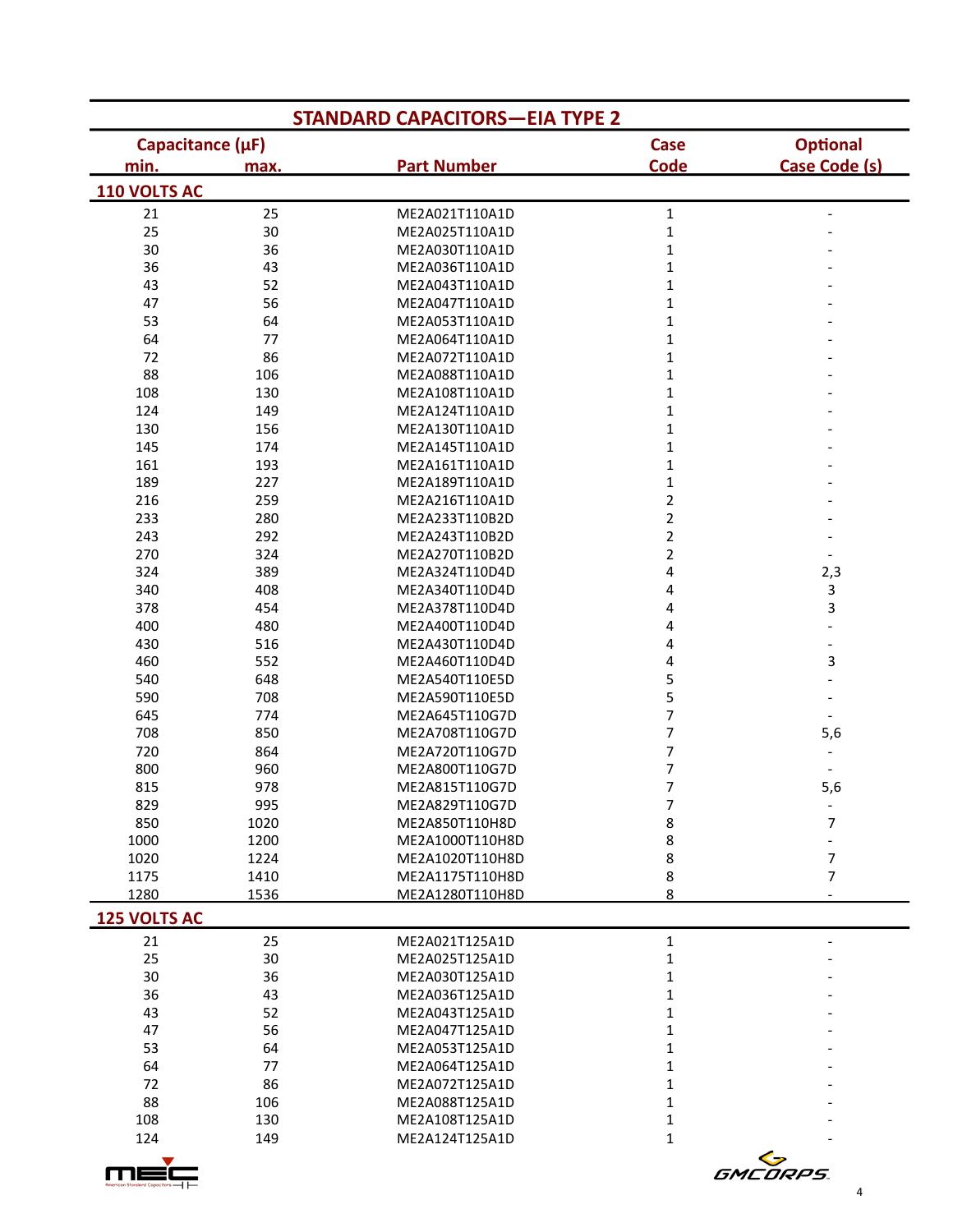| <b>STANDARD CAPACITORS EIA TYPE 2</b> |              |                                    |                         |                          |  |
|---------------------------------------|--------------|------------------------------------|-------------------------|--------------------------|--|
| Capacitance (µF)                      |              |                                    | Case                    | <b>Optional</b>          |  |
| min.                                  | max.         | <b>Part Number</b>                 | Code                    | Case Code (s)            |  |
| <b>125 VOLTS AC (CONTINUED)</b>       |              |                                    |                         |                          |  |
| 130                                   | 156          | ME2A130T125A1D                     | $\mathbf{1}$            |                          |  |
| 145                                   | 174          | ME2A145T125A1D                     | $\mathbf{1}$            |                          |  |
| 161                                   | 193          | ME2A161T125A1D                     | $\mathbf{1}$            |                          |  |
| 189                                   | 227          | ME2A189T125B2D                     | $\overline{2}$          |                          |  |
| 216                                   | 259          | ME2A216T125B2D                     | $\overline{\mathbf{c}}$ |                          |  |
| 233                                   | 280          | ME2A233T125B2D                     | $\overline{\mathbf{c}}$ |                          |  |
| 243                                   | 292          | ME2A243T125B2D                     | $\overline{\mathbf{c}}$ | 3                        |  |
| 270                                   | 324          | ME2A270T125B2D                     | 2                       | 3                        |  |
| 324                                   | 389          | ME2A324T125D4D                     | 4                       | 3                        |  |
| 340                                   | 408          | ME2A340T125D4A                     | 4                       | 3                        |  |
| 378                                   | 454          | ME2A378T125D4D                     | 4                       | 3                        |  |
| 400                                   | 480          | ME2A400T125D4D                     | 4                       | 3                        |  |
| 430                                   | 516          | ME2A430T125D4D                     | 4                       | 3                        |  |
| 460                                   | 552          | ME2A460T125D4D                     | 4                       | 3                        |  |
| 540                                   | 648          | ME2A540T125E5D                     | 5                       | 4                        |  |
| 590                                   | 708          | ME2A590T125G7D                     | 7                       | 5,6                      |  |
| 645                                   | 774          | ME2A645T125G7D                     | 7                       |                          |  |
| 708                                   | 850          | ME2A708T125G7D                     | 7                       | 5,6                      |  |
| 720                                   | 864          | ME2A720T125G7D                     | 7                       |                          |  |
| 800                                   | 960          | ME2A800T125G7D                     | 7                       |                          |  |
| 815                                   | 978          | ME2A815T125G7D                     | 7                       |                          |  |
| 829                                   | 995          | ME2A829T125H8D                     | 8                       |                          |  |
| 850                                   | 1020         | ME2A850T125H8D                     | 8                       |                          |  |
| 1000                                  | 1200         | ME2A1000T125H8D                    | 8                       |                          |  |
| 1020<br>1175                          | 1224<br>1410 | ME2A1020T125H8D<br>ME2A1175T125H8D | 8<br>8                  | 7<br>$\overline{7}$      |  |
|                                       |              |                                    |                         |                          |  |
| <b>165 VOLTS AC</b>                   |              |                                    |                         |                          |  |
| 21                                    | 25           | ME2A021T165A1D                     | $\mathbf{1}$            |                          |  |
| 25                                    | 30           | ME2A025T165A1D                     | $\mathbf{1}$            |                          |  |
| 30                                    | 36           | ME2A030T165A1D                     | $\mathbf{1}$            |                          |  |
| 36                                    | 43           | ME2A036T165A1D                     | $\mathbf{1}$            |                          |  |
| 43                                    | 52           | ME2A043T165A1D                     | 1                       |                          |  |
| 47                                    | 56           | ME2A047T165A1D                     | 1                       |                          |  |
| 53                                    | 64           | ME2A053T165A1D                     | 1                       |                          |  |
| 64                                    | 77           | ME2A064T165A1D                     | 1                       |                          |  |
| 72                                    | 86           | ME2A072T165A1D                     | 1                       |                          |  |
| 88                                    | 106          | ME2A088T165A1D                     | 1                       |                          |  |
| 108                                   | 130          | ME2A108T165B2D                     | $\overline{2}$          |                          |  |
| 124                                   | 149          | ME2A124T165B2D                     | $\overline{2}$          | $\overline{\phantom{a}}$ |  |
| 130                                   | 156          | ME2A130T165D4D                     | 4                       | 2,3                      |  |
| 145                                   | 174          | ME2A145T165D4D                     | 4                       | 2,3                      |  |
| 161<br>189                            | 193<br>227   | ME2A161T165D4D<br>ME2A189T165D4D   | 4<br>4                  | 2,3                      |  |
| 216                                   | 259          |                                    |                         | 2,3<br>$\mathbf{3}$      |  |
| 233                                   |              | ME2A216T165D4D                     | 4                       |                          |  |
| 243                                   | 280<br>292   | ME2A233T165E5D<br>ME2A243T165E5D   | 5<br>5                  | 3,4                      |  |
| 270                                   | 324          | ME2A270T165E5D                     | 5                       | 3,4                      |  |
| 324                                   | 389          | ME2A324T165E5D                     | 5                       | 3,4<br>4                 |  |
| 340                                   | 408          | ME2A340T165G7D                     | 7                       |                          |  |
| 378                                   | 454          | ME2A378T165G7D                     | 7                       | 5,6<br>5,6               |  |
| 400                                   | 480          | ME2A400T165H8D                     | 8                       | 5, 6, 7                  |  |
| 460                                   | 552          | ME2A460T165H8D                     | 8                       | 5, 6, 7                  |  |
| 540                                   | 648          | ME2A540T165H8D                     | 8                       | 7                        |  |
|                                       |              |                                    |                         |                          |  |